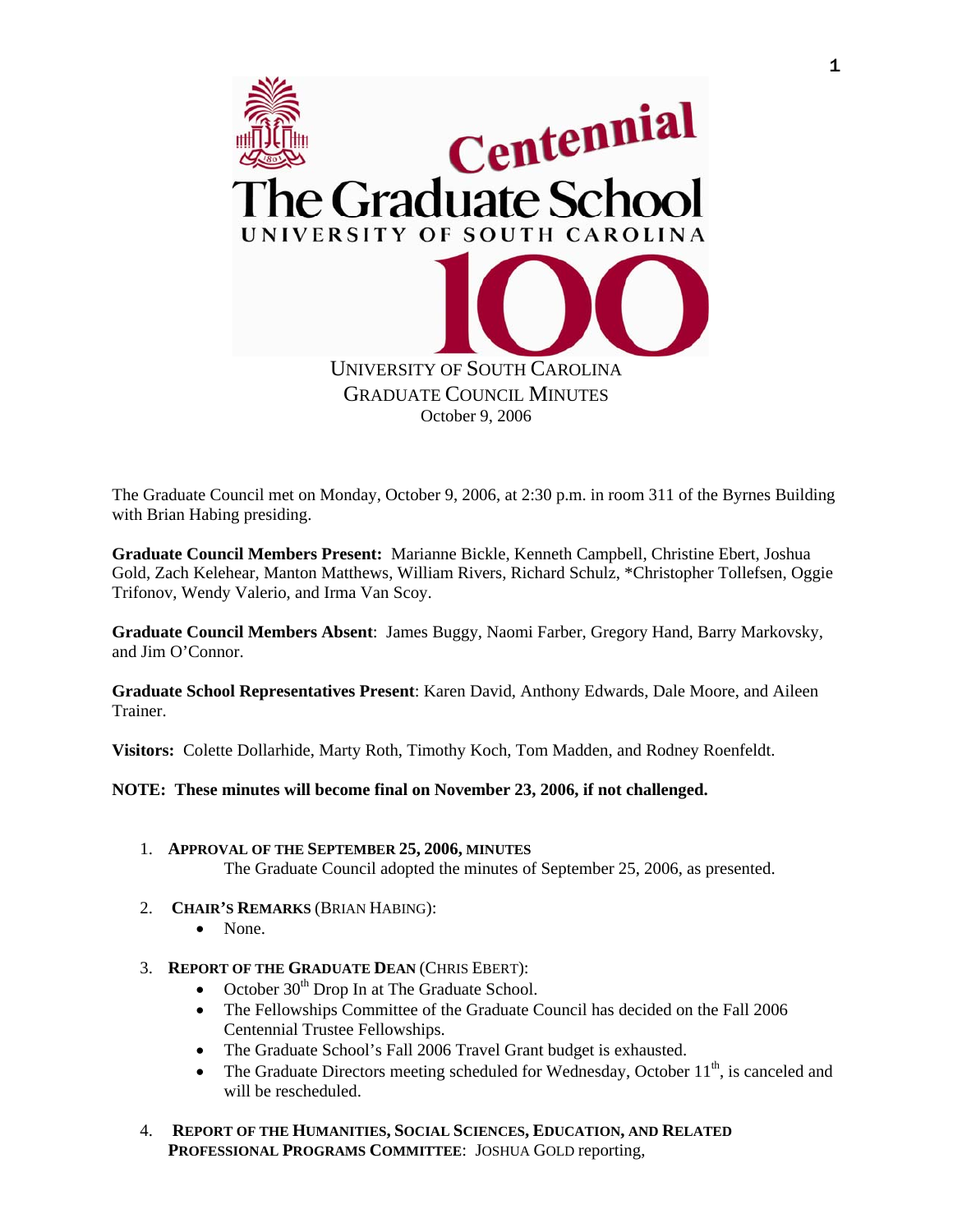#### **New Course Proposals:**

FINA 772 Student-Managed Investments (3) (Prereq: FINA 760 or DMSB 715) Students will be introduced to a variety of approaches to security analysis and valuation techniques as they manage a real portfolio. **[Special Permission: Professor] [Effective Term: Spring 2007]**

GRAD 801 Graduate Student as Scholar (1) (Prereq: Research Project) Seminar examining scholarly growth and professional productivity. Not for degree credit.

## **[Grading: Pass/Fail] [ Special Permission: Professor] [Effective Term: Spring 2007]**

IBUS 750 Exploring Global Business (3) (Prereq: IBUS 700 and department approval) The course examines in detail the business issues of a specific region as they impact the conduct of global business.

# **[Special Permission: Department] [Technology-Assisted Instruction Delivery] [Effective Term: Summer I 2007]**

MKTG 713 Managing Customer Satisfaction (3) (Prereq: MKTG 701 or DMSB 716) This course explores the importance of customer satisfaction in today's marketplace, and the challenges of designing and implementing an actual customer satisfaction measurement process.

# **[Restricted to: IMBA or PMBA students] [Technology-Assisted Instruction Delivery] [Effective Term: Spring 2007]**

#### **Course Change Proposals:**

| FROM:<br>TO: | DMSB 706A Internship in International Business I (6)<br>DMSB 706B Internship in International Business II (6)<br>[Effective Term: Spring 2007]                                                                                                        |
|--------------|-------------------------------------------------------------------------------------------------------------------------------------------------------------------------------------------------------------------------------------------------------|
| FROM:        | DMSB 706B Internship in International Business II (3) (Prereq:<br>DMSB 706A) A continuation of the internship of DMSB 706A.<br>A major report will be required.                                                                                       |
| TO:          | DMSB 706A Internship in International Business I (3)<br>Completion of internship acquisition, research and specific<br>related items.<br>[Effective Term: Spring 2007]                                                                                |
| FROM:        | EDCE 708 Administrative Provisions for Guidance Service (3)<br>Study of problems related to administration of guidance service<br>including counseling, program development, implementation and<br>evaluation procedures, ethics, and current trends. |
| TO:          | EDCE 708 Critical Issues in School Counseling (3) Study of<br>school counseling programs, including school counseling issues;<br>program development, implementation, and evaluation; and<br>current trends.<br>[Effective Term: Spring 2007]         |
| FROM:        | EDRD 803 Pedagogical Applications of Reader Response                                                                                                                                                                                                  |
| TO:          | Theory (3) (Prereq: SLIS 756, 759, or equivalent)<br>EDRD 803 Pedagogical Applications of Reader Response<br>Theory $(3)$                                                                                                                             |

**5. REPORT OF THE SCIENCE, MATH, AND RELATED PROFESSIONAL PROGRAMS COMMITTEE**: MANTON MATTHEWS reporting. NO REPORT